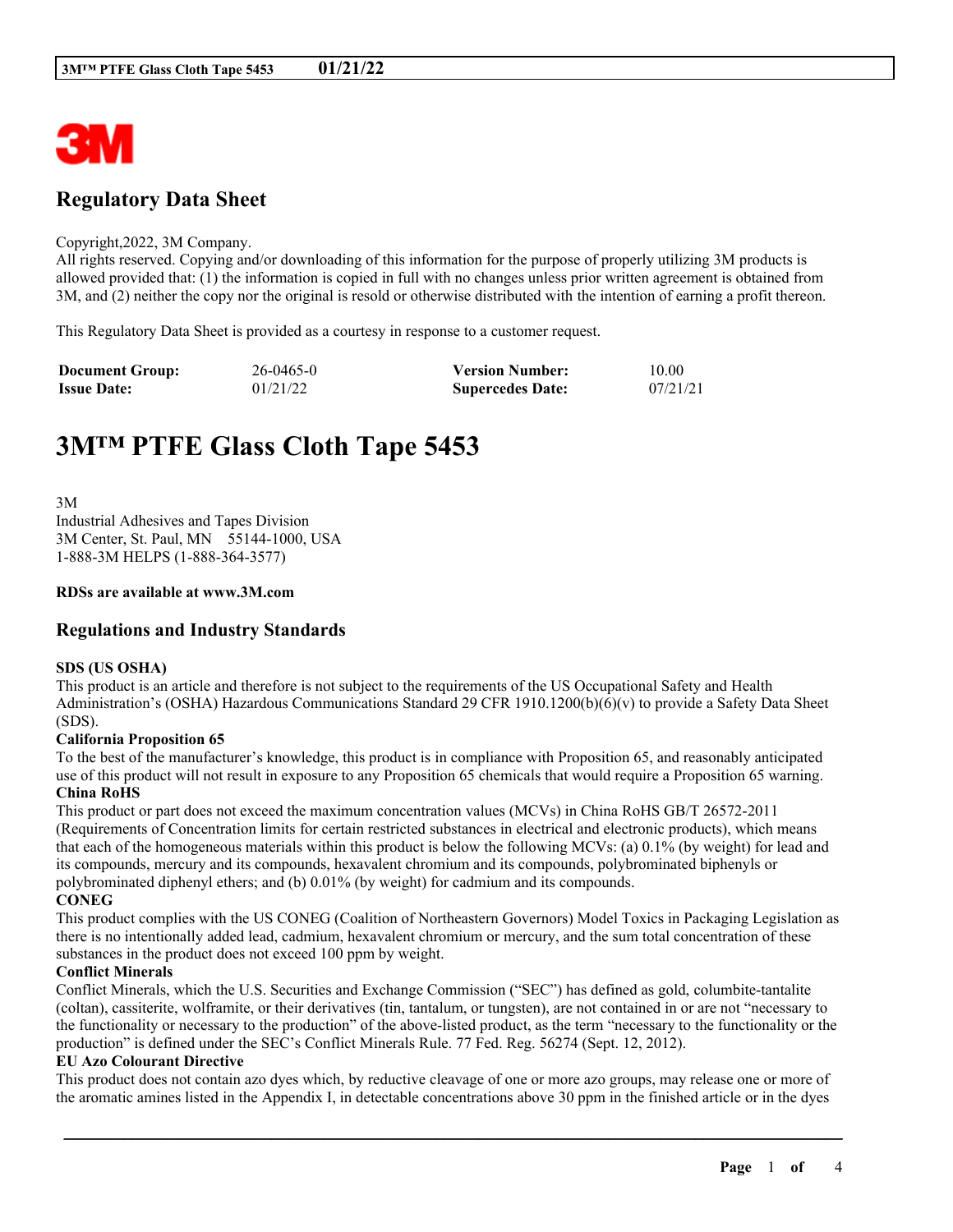parts thereof, according to the testing method established in accordance with Article 2a of this European Commission Directive 2002/61/EC (2004/21/EC).

# **EU REACH**

Substances listed in Annex XIV of Regulation No 1907/2006 of the European Parliament and the Council concerning the Registration, Evaluation, Authorization and Restriction of Chemicals (REACH) are not intentionally added to this product. **EU REACH**

Substances listed in Annex XVII of Regulation No 1907/2006 of the European Parliament and the Council concerning the Registration, Evaluation, Authorization and Restriction of Chemicals (REACH) are not intentionally added to this product. **EU REACH**

This product, including any article that the product is composed of, does not contain at greater than 0.1% by weight a Substance of Very High Concern (SVHC) substance identified according to Article 59 of REACH. This declaration reflects the substances on the candidate SVHC list, effective January 2022.

# **EU RoHS**

This product does not exceed the maximum concentration values (MCVs) set under EU Directive 2011/65/EU (RoHS recast/RoHS 2), as stated in Annex II to that directive. This means that each of the homogenous materials within this product does not exceed the following MCVs: (a) 0.1% (by weight) for lead, mercury, hexavalent chromium, polybrominated biphenyls or polybrominated diphenyl ethers; and (b) 0.01% (by weight) for cadmium.

# **EU RoHS Phthalates**

This product does not exceed the maximum concentration values (MCVs) for phthalates set under EU Directive 2011/65/EU (RoHS recast/RoHS 2), as amended by EU 2015/863, which applies to finished EEE after July 22, 2019 for Category 1-7, 10- 11 products and after July 22, 2021 for Category 8 and 9 products. This means that each of the homogeneous materials within this product does not exceed the MCV of 0.1% (by weight) for each of the following phthalates: DEHP, BBP, DBP, and DIBP.

# **Fluorinated Greenhouse Gas**

A Fluorinated Greenhouse Gas (or F-Gas) listed under Annex I and II of Regulation (EU) No 517/2014 of the European Parliament and of the Council of 16 April 2014 is not intentionally added to the product.

# **GADSL**

This product does not intentionally contain a Declarable or Prohibited substance(s) at or above the reportable threshold levels in the Global Automotive Declarable Substance List (GADSL). This declaration reflects the substances on the list as of the date of this certificate. 5453:  $3M$ (tm) PTFE Glass Cloth Tape is available in the public domain of IMDS as a Semi-*Component Module entry with ID 440778834.*

# **Stockholm Agreement**

This product does not contain Persistent Organic Pollutants (POPs) at or above applicable thresholds per Annexes A, B, and C of the Stockholm Convention, May 2004 and subsequent amendments.

\_\_\_\_\_\_\_\_\_\_\_\_\_\_\_\_\_\_\_\_\_\_\_\_\_\_\_\_\_\_\_\_\_\_\_\_\_\_\_\_\_\_\_\_\_\_\_\_\_\_\_\_\_\_\_\_\_\_\_\_\_\_\_\_\_\_\_\_\_\_\_\_\_\_\_\_\_\_\_\_\_\_\_\_\_\_\_\_\_\_

# **Sustainability Advantage: Recycled content**

This product does not contain recycled content.

# **TSCA Section 6**

This product is not known to contain 2,4,6-Tri-tert-butylphenol (CAS 732-26-3).

#### **TSCA Section 6**

This product is not known to contain Decabromodiphenyl Ether (Deca-BDE) (CAS 1163-19-5).

#### **TSCA Section 6**

This product is not known to contain Hexachlorobutadiene (HCBD) (CAS 87-68-3).

# **TSCA Section 6**

This product is not known to contain Pentachlorothiophenol (PCTP) (CAS 133-49-3).

**TSCA Section 6**

This product is not known to contain Phenol, isopropylated phosphate (3:1) (PIP (3:1)) (CAS 68937-41-7).

# **Chemicals and/or Compounds of Interest**

**4,4'-Methylenebis(2,6-Diethylaniline) (CAS 13680-35-8)** : Not intentionally added.

**Alkylphenol (AP)** : Not intentionally added.

**Alkylphenolethoxylates (APE)** : Not intentionally added.

**Antimony and (Sb) Compounds** : Not intentionally added.

**Aromatic Amines** : Not intentionally added.

**Arsenic and (As) Compounds** : Not intentionally added.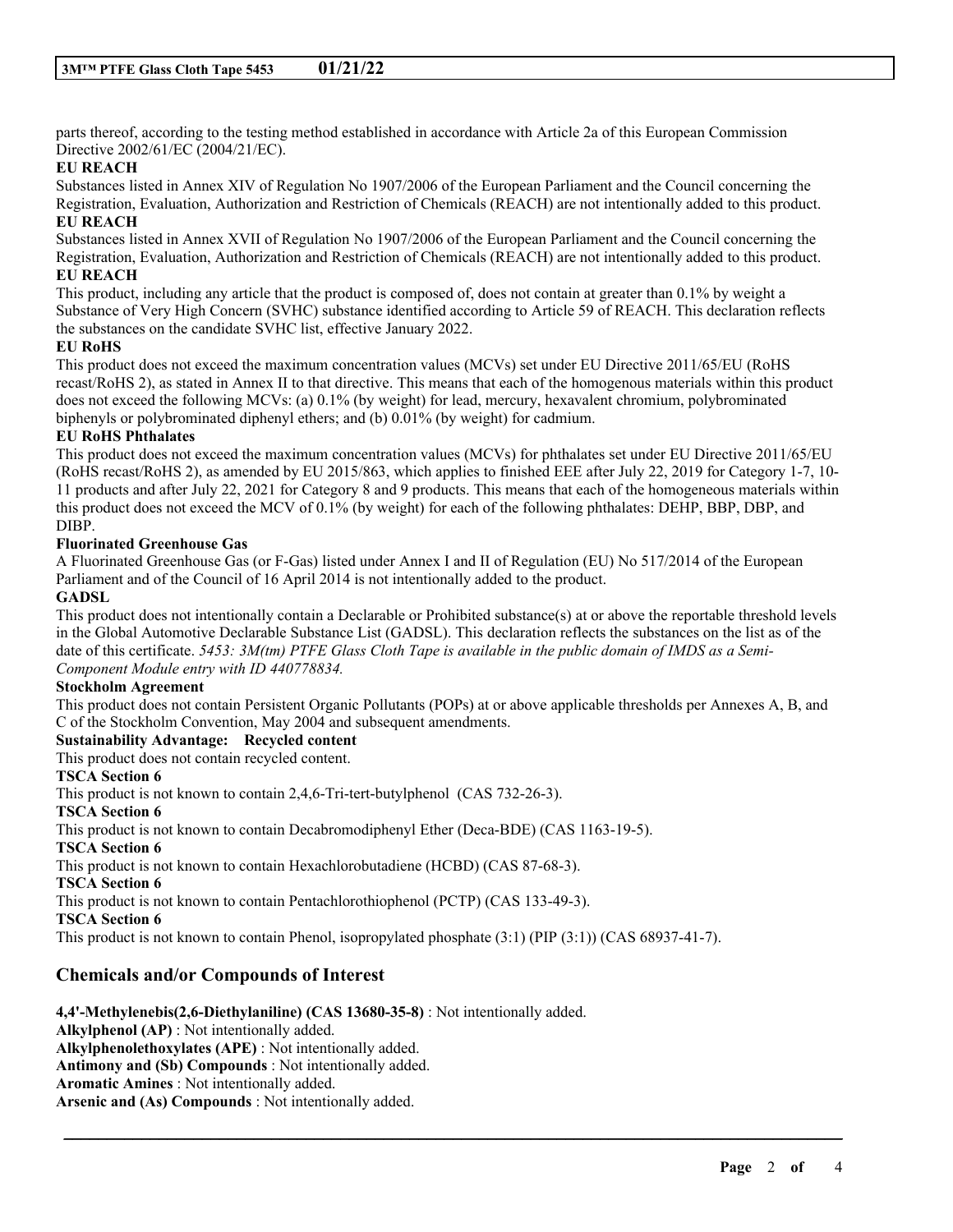**Asbestos** : Not intentionally added. **Azocolorants and Azodyes** : Not intentionally added. **Beryllium and (Be) Compounds** : Not intentionally added. **Bismuth and (Bi) Compounds** : Not intentionally added. **Bisphenol A (BPA) (CAS 80-05-7)** : Not intentionally added. **Butyl Benzyl Phthalate (BBP) (CAS 85-68-7)** : Not intentionally added. **Cadmium and (Cd) Compounds** : Not intentionally added. **Chlorinated Paraffins, Short Chain** : Not intentionally added. **Cobalt and (Co) Compounds** : Not intentionally added. **Crystalline Silica** : Not intentionally added. **Decabromodiphenyl Ether (Deca-BDE) (CAS 1163-19-5)** : Not intentionally added. **Di(2-Ethylhexyl) Phthalate (DEHP) (CAS 117-81-7)** : Not intentionally added. **Dibutyl Phthalate (DBP) (CAS 84-74-2)** : Not intentionally added. **Diisodecyl Phthalate (DIDP)** : Not intentionally added. **Diisononyl Phthalate (DINP)** : Not intentionally added. **Dimethyl Fumarate (DMF) (CAS 624-49-7)** : Not intentionally added. **Dimethylacetamide (CAS 127-19-5)** : Not intentionally added. **Di-n-Octyl Phthalate (DNOP) (CAS 117-84-0)** : Not intentionally added. **Dioxins and Furans** : Not intentionally added. **Flame Retardants (not PBB or PBDE)** : Not intentionally added. **Flavorings** : Not intentionally added. **Formaldehyde (CAS 50-00-0)** : Not intentionally added. **Hexavalent Chromium and (Cr+6) Compounds** : Not intentionally added. **Lead and (Pb) Compounds** : Not intentionally added. **Materials of Human or Animal Origin** : Not intentionally added. **Melamine (CAS 108-78-1)** : Not intentionally added. **Mercury and (Hg) Compounds** : Not intentionally added. **Musk Xylene (CAS 81-15-2)** : Not intentionally added. **Nickel and (Ni) Compounds** : Not intentionally added. **Nonylphenol (NP)** : Not intentionally added. **Nonylphenol Ethoxylates (NPE)** : Not intentionally added. **Organochlorine Pesticides** : Not intentionally added. **Organophosphate Pesticides** : Not intentionally added. **Ozone Depleting Chemicals (ODCs)** : Not intentionally added. **Perfluorooctanesulfonic Acid (PFOS) (CAS 1763-23-1)** : Not intentionally added. **Perfluorooctanoic Acid (PFOA) (CAS 335-67-1)** : Not intentionally added. **Polybrominated Biphenyls (PBB)** : Not intentionally added. **Polybrominated Diphenylethers (PBDE)** : Not intentionally added. **Polychlorinated Biphenyls (PCBs)** : Not intentionally added. **Polychlorinated Naphthalenes (PCNs) (>3 Chlorine Atoms)** : Not intentionally added. **Polycyclic Aromatic Hydrocarbons (PAHs)** : Not intentionally added. **Polyvinyl Chloride (PVC)** : Not intentionally added. **Radioactive Substance** : Not intentionally added. **Selenium and (Se) Compounds** : Not intentionally added. **Tetrabromobisphenol A (TBBA) (CAS 79-94-7)** : Not intentionally added. **Tributyl Tin Compounds** : Not intentionally added. **Triphenyl Tin Compounds** : Not intentionally added.

Disclaimers: The information provided in this document related to material content represents 3M's knowledge and belief, which may be based in whole or in part on information provided by suppliers to 3M. This is intended to answer commonly asked questions about 3M products and is not intended to be a comprehensive listing of all substances that may be of interest or that may be regulated in this or other 3M products, nor is it intended to be a comprehensive summary of any and all regulations that may apply to this product. Where substances are listed, their listing does not infer or constitute a judgment as to their safety, environmental or health impacts. Information is supplied upon the condition that the persons receiving the same will make their own determination as to its suitability for their purposes prior to use. Customers are encouraged to consult with legal and regulatory experts to determine applicable regulations in light of intended use of the product.

Limitation of Remedies and Liability: In the event any Product is proven not to conform with the information in this document, then to the extent permitted

\_\_\_\_\_\_\_\_\_\_\_\_\_\_\_\_\_\_\_\_\_\_\_\_\_\_\_\_\_\_\_\_\_\_\_\_\_\_\_\_\_\_\_\_\_\_\_\_\_\_\_\_\_\_\_\_\_\_\_\_\_\_\_\_\_\_\_\_\_\_\_\_\_\_\_\_\_\_\_\_\_\_\_\_\_\_\_\_\_\_